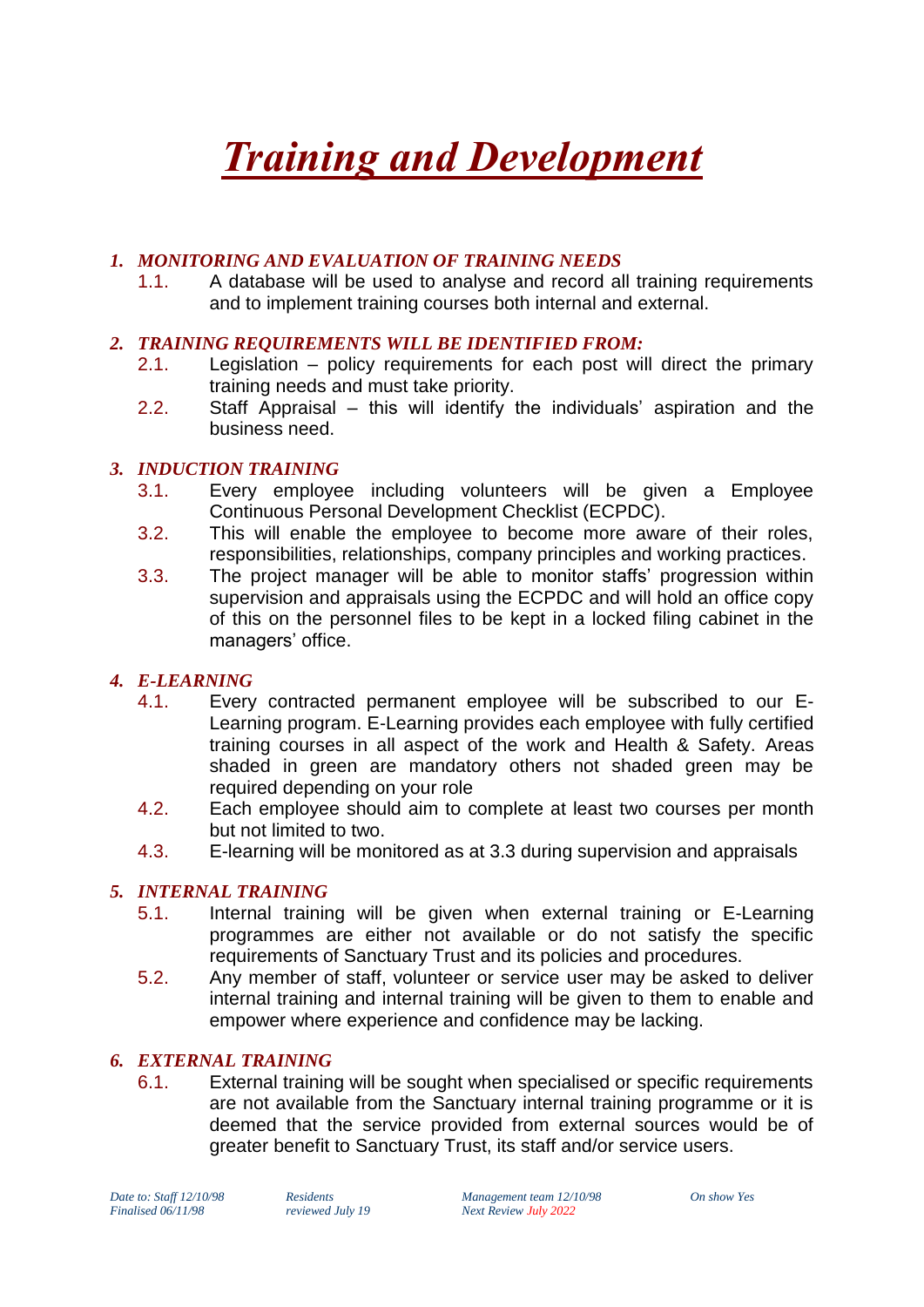6.2. A training budget will be allocated for all training and confirmed at the management meetings.

#### *7. COMMUNICATION*

- 7.1. All staff and volunteers will be informed of training venue and programme:<br>7.1.1. At st
	- At staff meeting(s)
	- 7.1.2. On the staff notice board (located in the main office)

And dates:

- 7.1.3. On the holiday planner
- 7.1.4. In the diary
- 7.2. All service users will be informed of training dates:
	- 7.2.1. At Residents' Council meetings.
	- 7.2.2. At Residents' Weekly meetings.
	- 7.2.3. On the residents' notice board.
- *8.* Any communication from external training providers is sent to the individual by post and is outside the control of Sanctuary Management. The intended trainee should communicate all information of this nature and arrange rota cover when necessary through the project manager. All training must be authorised by the project manager before confirmation.
- *9.* All information and feedback from training courses will be recorded on the training database (for staff and volunteers) provided the communication procedure has been followed correctly and recorded on the action plans (for service users). Any product of a training course that is not practical to record in these ways will be kept in the training office.
- 10. A list of training courses currently on the database will be displayed on the staff notice board. See appendix 1.
- *11.* A list of E-Learning courses currently available at appendix 2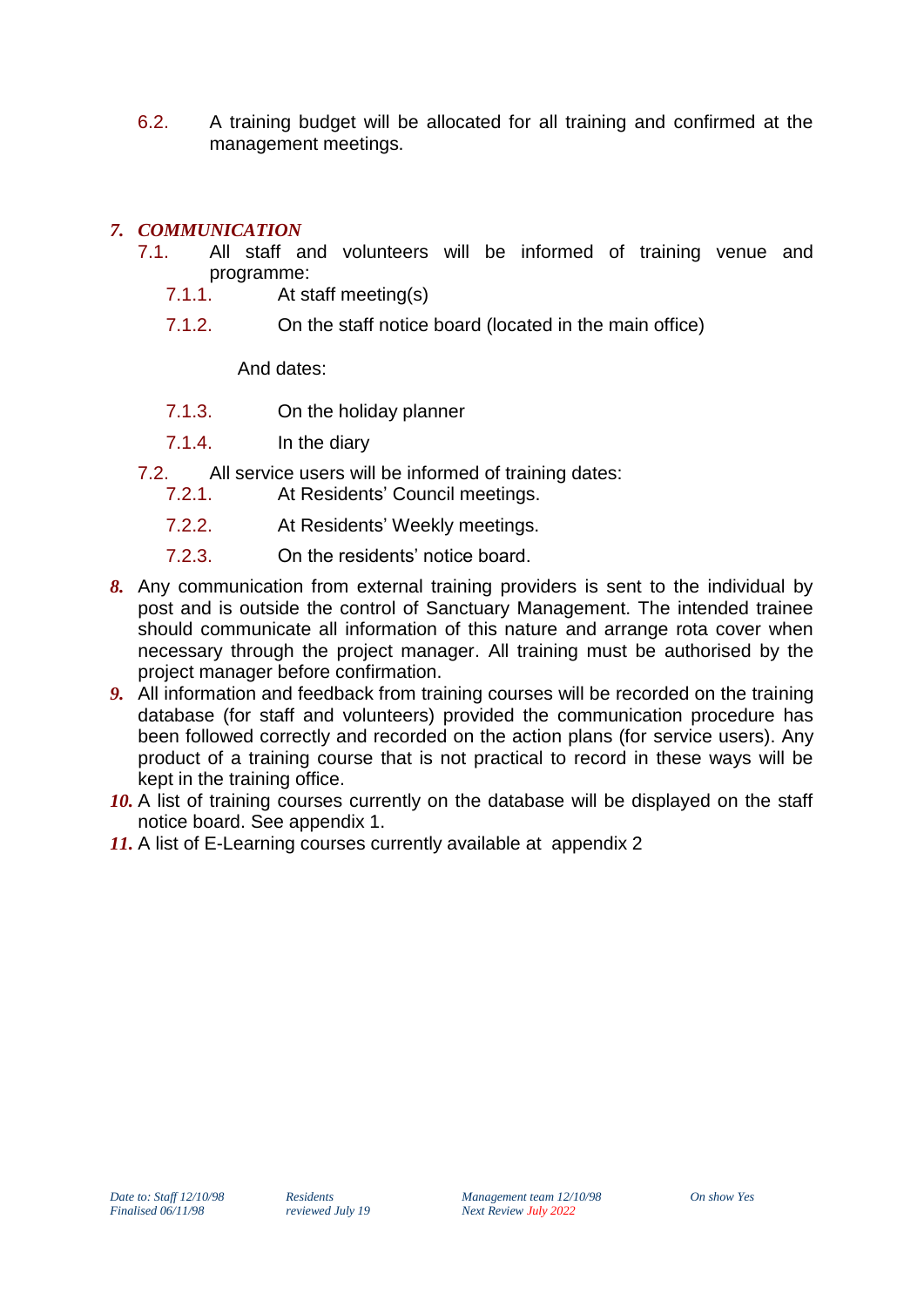## *Appendix 1.*

| <b>Title</b>                                              |
|-----------------------------------------------------------|
| <b>Internal Training</b>                                  |
| Our mission statement training                            |
| <b>Reasons for homelessness</b>                           |
| <b>Housing Options</b>                                    |
| Signposting                                               |
| Life Coaching                                             |
| Substance Misuse training                                 |
| Boundaries and confidentiality                            |
| Harm reduction training                                   |
| Anti-discrimination and Equality                          |
| Conflict resolution                                       |
| Lone Working @ Sanctuary Trust                            |
| <b>Reintegration Workshops</b>                            |
| <b>External training</b>                                  |
| Red Cross First Aid training                              |
| Local Borough Safeguarding Area Board (LBSAB)             |
| Domestic Violence                                         |
| <b>LBSAB Financial Abuse</b>                              |
| LBSAB Mental Health Capacity Act + deprivation of liberty |
| Safeguarding                                              |
| LBSAB Self neglect and hoarding                           |
| LBSAB Provider Safeguarding Responsibilities              |
| <b>LBSAB Assessing and Managing Risk</b>                  |
| <b>LBSAB Toxic Trio</b>                                   |
| <b>External ELearning</b>                                 |
| Understanding drug addiction                              |
| Logical + Critical thinking                               |
| Introduction to prevent                                   |
| Learning to Teach                                         |